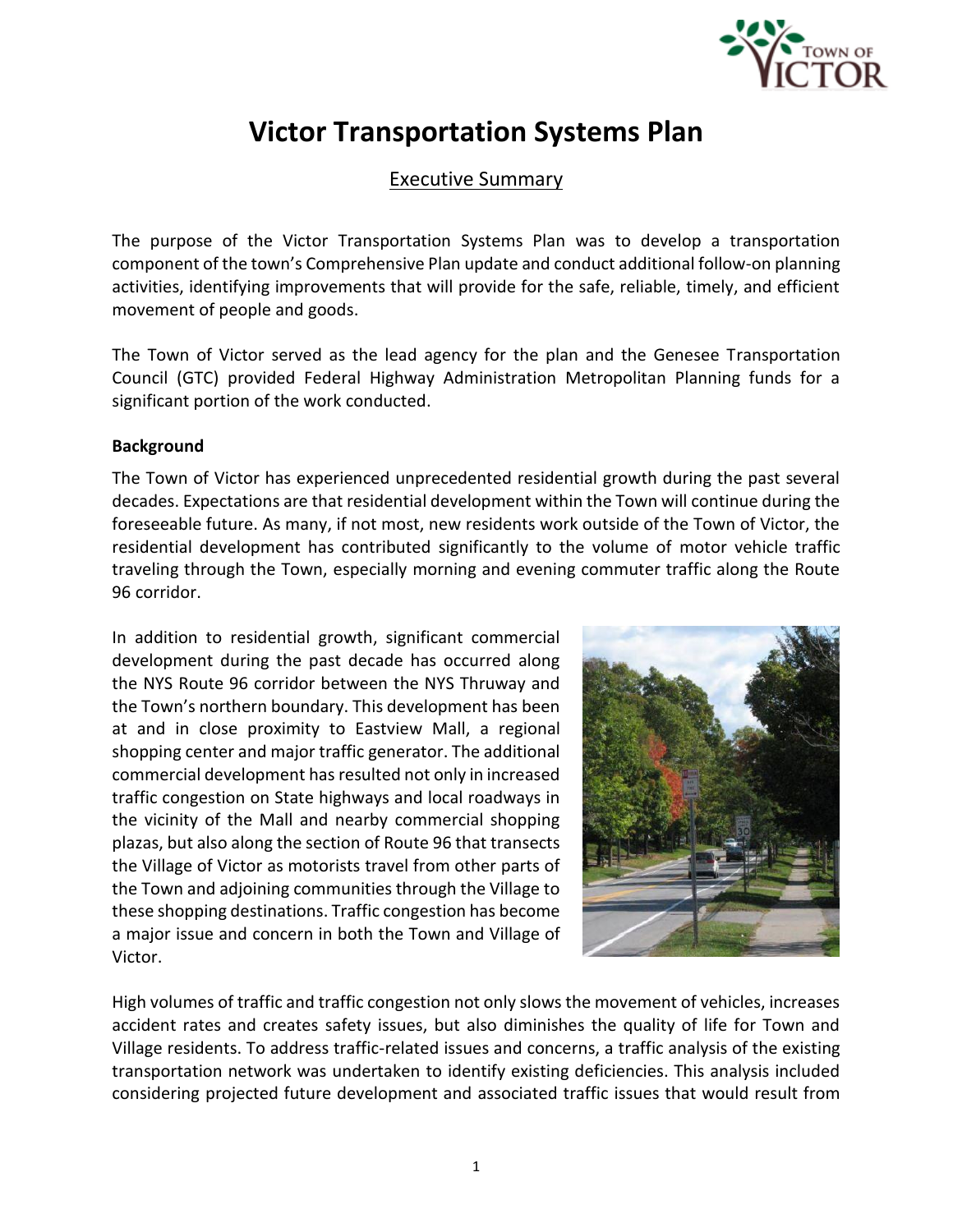Executive Summary



the anticipated development. The results of the analysis were used to identify and evaluate possible measures that could be undertaken to mitigate existing and anticipated issues and concerns, improve safety, and to allow for the improved movement of people and goods.

## **Approach**

### *Comprehensive Plan*

As part of the development of the Comprehensive Plan, a transportation component was produced that included an evaluation of the transportation system with respect to:

- An inventory of the existing transportation conditions
- An assessment of needs and opportunities
- A series of recommended improvements and strategies

The existing conditions inventory was conducted to identify the needs and opportunities of the transportation network which were then used to develop improvement strategies. Recommended improvements included the implementation of new policies and regulatory strategies as well as specific projects.

A Steering Committee comprised of stakeholders from the Town and Village of Victor, Ontario County, New York State Department of Transportation (NYSDOT), GTC, and others reviewed and provided comment throughout the development of the draft Comprehensive Plan. In addition, public workshops and a hearing were held to provide opportunities for questions and answers by affected parties, and written comments were accepted throughout the process.

### Inventory of Conditions

The inventory and associated assessment of Victor's transportation network included the following components:

- **Overview of the transportation network**
- **Physical conditions of roadways and bridges**
- **•** Operating characteristics on roadways and bridges
- NYS Thruway Interchange 45 and I-490 Interchange 29
- Public parking
- **Bicycle and pedestrian facilities**
- **Public transportation**
- Regulatory framework
- **Planned improvements**

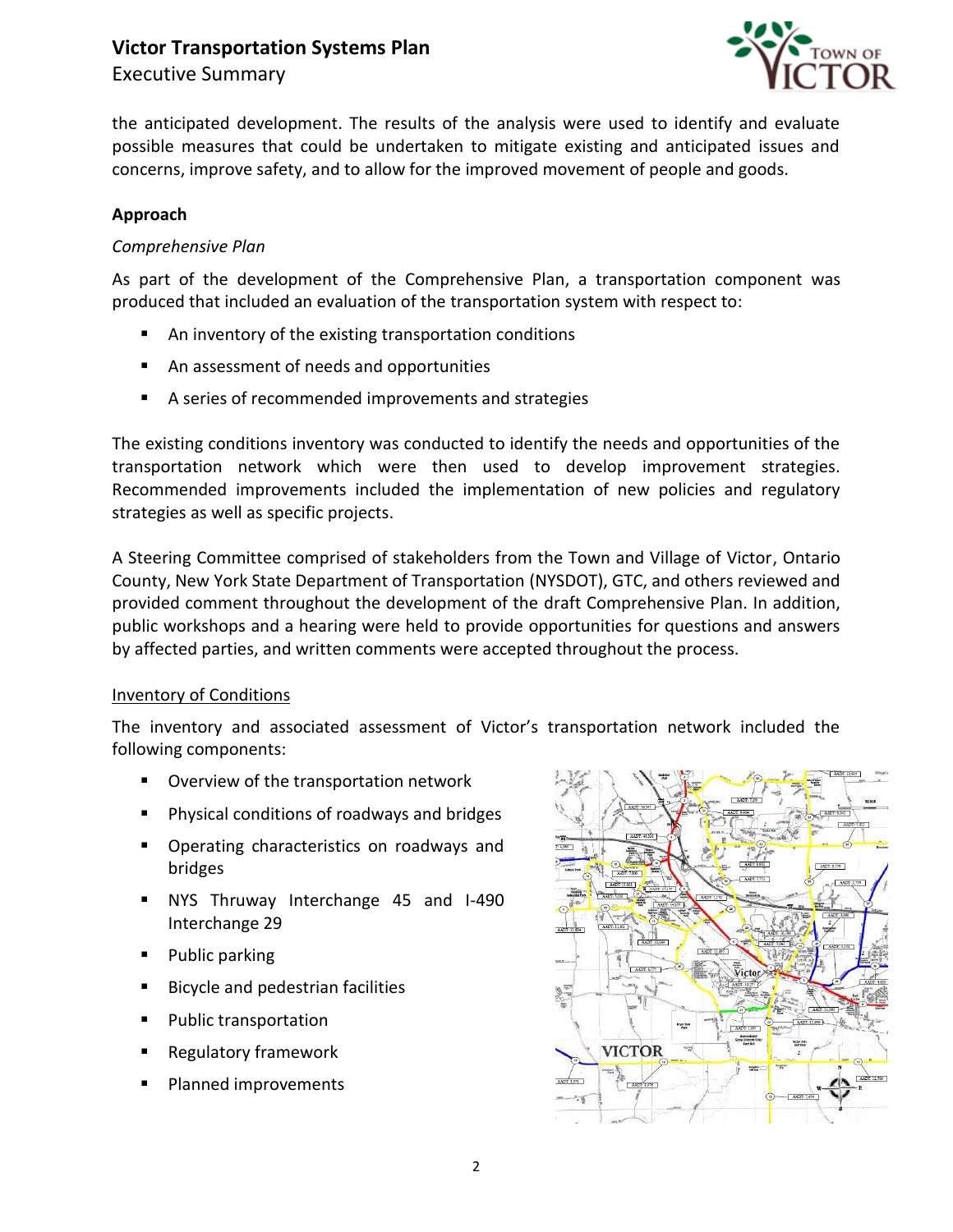



### Assessment of Needs and Opportunities

Based on the inventory of conditions, needs and opportunities were identified. The primary transportation issues to be addressed include:

- **IMPROM** 11 Improving conditions on roadways with fair or poor pavement conditions and the five bridges deemed structurally deficient.
- Addressing the cause(s) of crashes at the seven Safety Deficient Locations identified through a town-wide assessment of rates, types, and severity.
- Increasing management and operations capabilities through additional deployment and coordination of Intelligent Transportation Systems (ITS) technologies along the NYS Route 96 corridor, as well as connection to the Regional Traffic Operations Center.
- **Installing additional sidewalks to improve connectivity and leveraging the existing** segments of the Lehigh Valley and Auburn multi-use trails to increase accessibility to activity centers and recreational sites.
- Enhancing County Area Transit System (CATS) operations to better serve employers in the hamlet of Fishers and the Finger Lakes Community College Science and Technology Campus Center on NYS Route 251.
- Assuring sufficient capacity to accommodate future growth consistent with the land use component of the draft Comprehensive Plan.
- Revising land use policies and regulations to more fully accommodate mixed uses, bicycle and pedestrian provisions, and appropriate parking requirements.

Four scenarios – 1.) No-Build, 2.) Improved Operations on NYS Route 96, 3.) Improved Safety on Alternate Routes, and 4.) I-490 Interchange 29 Reconfiguration – were assessed based on the following criteria:

- Cohesiveness with proposed land uses
- **Advances proposed policies and regulatory** strategies
- **Provides benefits to physical condition**
- **Provides benefits to capacity**
- **Provides benefits to pedestrians**
- **Ease of implementation**
- Cost



The No Build scenario incorporates the proposed new land uses and future development without any improvements to the transportation network and was used as the basis for comparison of the other scenarios. The remaining scenarios are referred to as "build" scenarios. Based on the assessment, it was determined that the component projects of the three build scenarios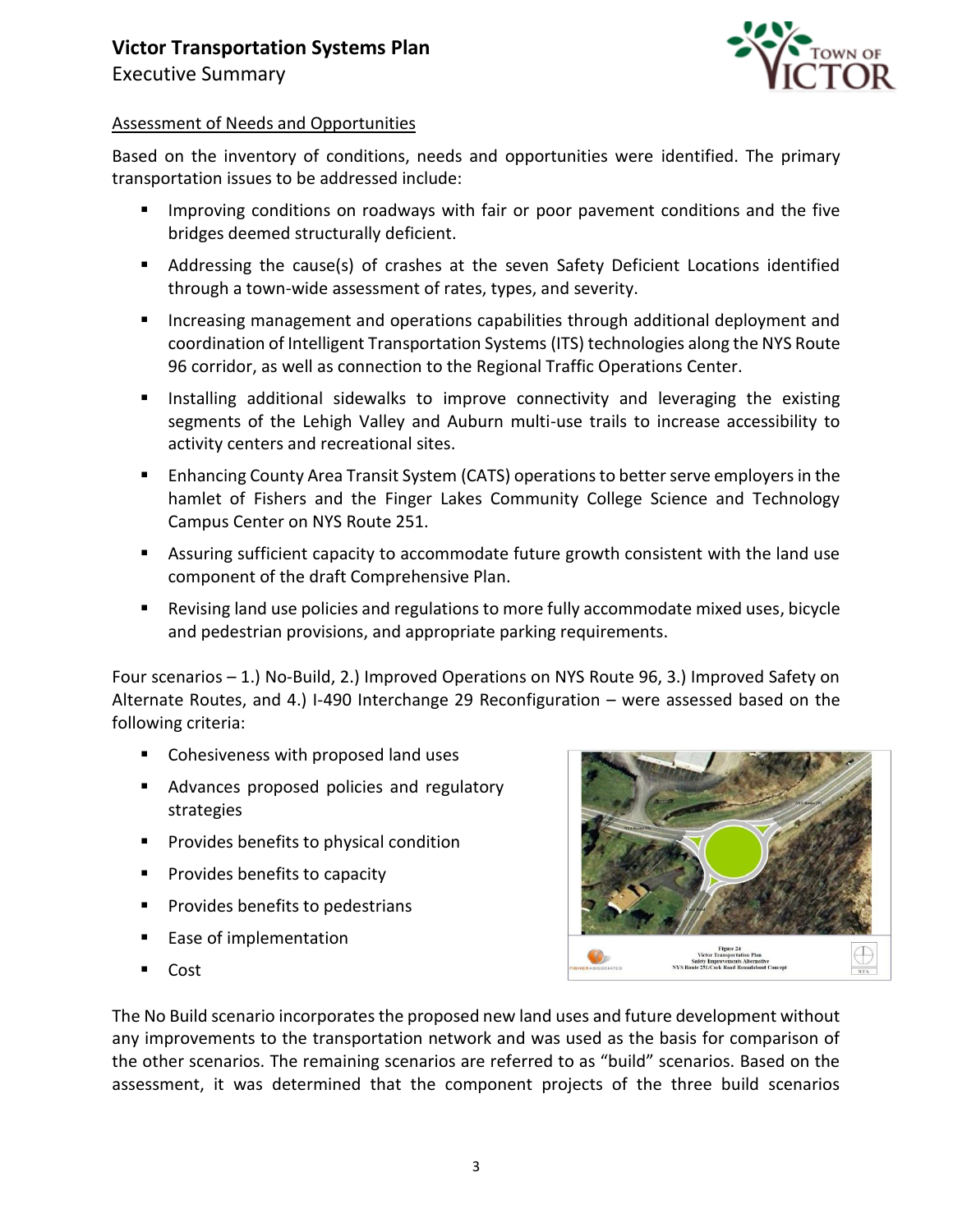# **Victor Transportation Systems Plan** Executive Summary



advanced in combination with other strategies would best address the primary transportation issues.

### Recommended Improvements and Strategies

The improvements and strategies identified (inclusive of the three non-No-Build scenarios) are presented below. An implementation summary including required actions, responsible parties, and priority (e.g., ongoing, short-term, mid-term, or long-term) was also developed.

- **IMPROVE OPERATIONS ON NYS ROUTE 96 through coordination and updating of signals along** NYS Route 96 along with related ITS communications strategy.
- **IMPROVE SATETY ON ALTERTY COVERGET STATE COMMUTER** use to bypass delay through improvements (e.g., standard T intersection, roundabout, etc.) at the NYS Route 251/Cork Road and Cork Road/Modock Road intersections.
- Reconfigure I-490 Interchange 29 to address safety and capacity deficiencies via an improved design, potentially a Diverging Diamond Interchange.
- **IMPLEM** Implement Travel Demand Strategies by promoting and encouraging ridesharing, public transit, and bicycling.
- Encourage CATS to implement the recommendations in the *Ontario CATS Fixed Route Evaluation* that was completed in February 2010.
- Amend sections of the Town's land use regulations to support and facilitate improved transportation and land use connections, and encourage the Village to do so as well.
- **Support Victor Hiking Trails, Inc., Walkable Communities Committee, and other partners** to assist in the implementation of projects that improve connectivity for pedestrians and bicyclists.
- **Continue the Town's preventive maintenance program for roadways under its jurisdiction.**
- **Install speed limit signs along Phillips Road between NYS Route 251 and County Road 42** where there are none currently.

### *Follow-On Activities*

Upon completion of the draft Comprehensive Plan, the Victor Town Board decided to conduct additional work in three key areas: Growth Management/Land Use, Economic Development, and Transportation. The Town commissioned three transportation-related work products which built upon the transportation component of the draft Comprehensive Plan:

1. Local Road Striping Review of the High Street Corridor with No Passing Zone Logs: Resulted in a report that clearly identifies the existing conditions, analysis criteria, and areas that have striping that is inconsistent with design standards.